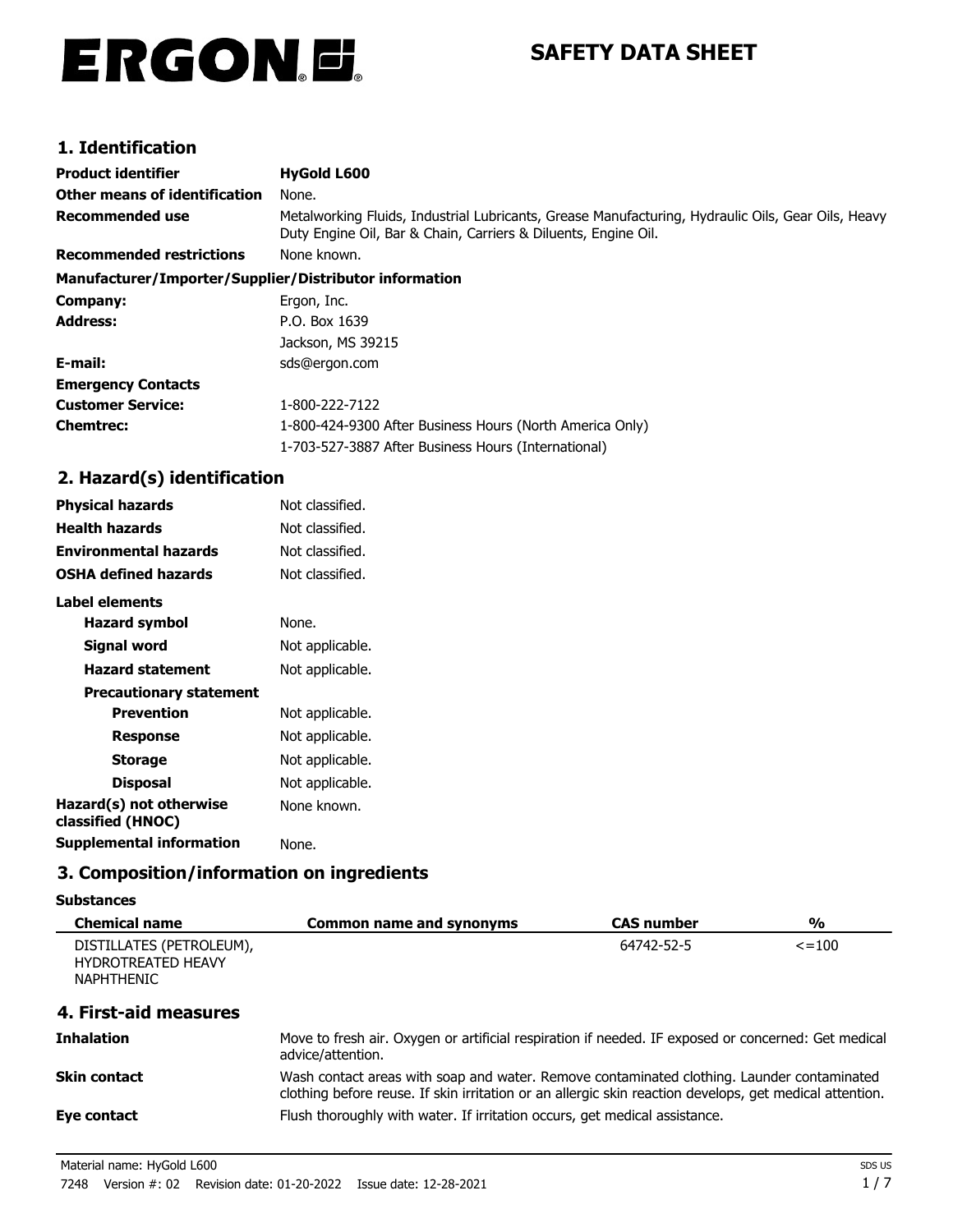| <b>Ingestion</b>                                                                    | Call a poison control center immediately. Do NOT induce vomiting. If vomiting occurs naturally,<br>have victim lean forward to reduce risk of aspiration.                                                                                                                                                                                                                                                                                                   |
|-------------------------------------------------------------------------------------|-------------------------------------------------------------------------------------------------------------------------------------------------------------------------------------------------------------------------------------------------------------------------------------------------------------------------------------------------------------------------------------------------------------------------------------------------------------|
| <b>Most important</b><br>symptoms/effects, acute and<br>delayed                     | Defatting of the skin.                                                                                                                                                                                                                                                                                                                                                                                                                                      |
| <b>Indication of immediate</b><br>medical attention and special<br>treatment needed | Treat symptomatically.                                                                                                                                                                                                                                                                                                                                                                                                                                      |
| <b>General information</b>                                                          | Contact physician if discomfort continues.                                                                                                                                                                                                                                                                                                                                                                                                                  |
| 5. Fire-fighting measures                                                           |                                                                                                                                                                                                                                                                                                                                                                                                                                                             |
| Suitable extinguishing media                                                        | Water spray or fog. Foam. Do not use water jet as an extinguisher, as this will spread the fire. Dry<br>chemicals. Carbon dioxide (CO2). Halon.                                                                                                                                                                                                                                                                                                             |
| <b>Unsuitable extinguishing</b><br>media                                            | Do not use water jet as an extinguisher, as this will spread the fire.                                                                                                                                                                                                                                                                                                                                                                                      |
| <b>Specific hazards arising from</b><br>the chemical                                | No unusual fire or explosion hazards noted.                                                                                                                                                                                                                                                                                                                                                                                                                 |
| <b>Special protective equipment</b><br>and precautions for<br>firefighters          | Wear full protective clothing, including helmet, self-contained positive pressure or pressure demand<br>breathing apparatus, protective clothing and face mask.                                                                                                                                                                                                                                                                                             |
| <b>Fire fighting</b><br>equipment/instructions                                      | Firefighters must use standard protective equipment including flame retardant coat, helmet with<br>face shield, gloves, rubber boots, and in enclosed spaces, SCBA. Cool containers exposed to flames<br>with water until well after the fire is out. Use pressurized air mask if product is involved in a fire.                                                                                                                                            |
| <b>Specific methods</b>                                                             | Use standard firefighting procedures and consider the hazards of other involved materials.                                                                                                                                                                                                                                                                                                                                                                  |
| <b>General fire hazards</b>                                                         | No unusual fire or explosion hazards noted. Flammability Class: Combustible IIIB                                                                                                                                                                                                                                                                                                                                                                            |
| 6. Accidental release measures                                                      |                                                                                                                                                                                                                                                                                                                                                                                                                                                             |
| <b>Personal precautions,</b><br>protective equipment and<br>emergency procedures    | Keep unnecessary personnel away. Wear appropriate protective equipment and clothing during<br>clean-up. Do not touch damaged containers or spilled material unless wearing appropriate<br>protective clothing. Ensure adequate ventilation. Local authorities should be advised if significant<br>spillages cannot be contained. For personal protection, see section 8 of the SDS.                                                                         |
| <b>Methods and materials for</b><br>containment and cleaning up                     | ELIMINATE all ignition sources (no smoking, flares, sparks or flames in immediate area). Absorb in<br>vermiculite, dry sand or earth or absorbent material then place into containers. The product is<br>immiscible with water and will spread on the water surface.                                                                                                                                                                                        |
|                                                                                     | Large Spills: Stop the flow of material, if this is without risk. Dike the spilled material, where this is<br>possible. Cover with plastic sheet to prevent spreading. Absorb in vermiculite, dry sand or earth and<br>place into containers. Following product recovery, flush area with water.                                                                                                                                                            |
|                                                                                     | Small Spills: Wipe up with absorbent material (e.g. cloth, fleece). Clean surface thoroughly to<br>remove residual contamination. For waste disposal, see section 13 of the SDS.                                                                                                                                                                                                                                                                            |
|                                                                                     | Never return spills in original containers for re-use.                                                                                                                                                                                                                                                                                                                                                                                                      |
| <b>Environmental precautions</b>                                                    | Contact local authorities in case of spillage to drain/aquatic environment. Prevent further leakage or<br>spillage if safe to do so. Avoid discharge into drains, water courses or onto the ground. Prevent<br>entry into waterways, sewer, basements or confined areas. Avoid discharge to the aquatic<br>environment. If this material is spilled into navigable waters and creates a visible sheen, it is<br>reportable to the National Response Center. |
| 7. Handling and storage                                                             |                                                                                                                                                                                                                                                                                                                                                                                                                                                             |
| <b>Precautions for safe handling</b>                                                | Wash hands after handling and before eating. Do not get this material in contact with eyes. Avoid<br>contact with skin. Avoid prolonged exposure. All handling to take place in well-ventilated area.<br>Shower after work. Remove and wash contaminated clothing promptly.                                                                                                                                                                                 |
| <b>Conditions for safe storage,</b><br>including any<br>incompatibilities           | Keep away from heat, sparks and open flame. Store in tightly closed container. Store in a<br>well-ventilated place. Store away from incompatible materials (see Section 10 of the SDS).                                                                                                                                                                                                                                                                     |
| 8. Exposure controls/personal protection                                            |                                                                                                                                                                                                                                                                                                                                                                                                                                                             |

## **Occupational exposure limits**

The following constituents are the only constituents of the product which have a PEL, TLV or other recommended exposure limit. At this time, the other constituents have no known exposure limits.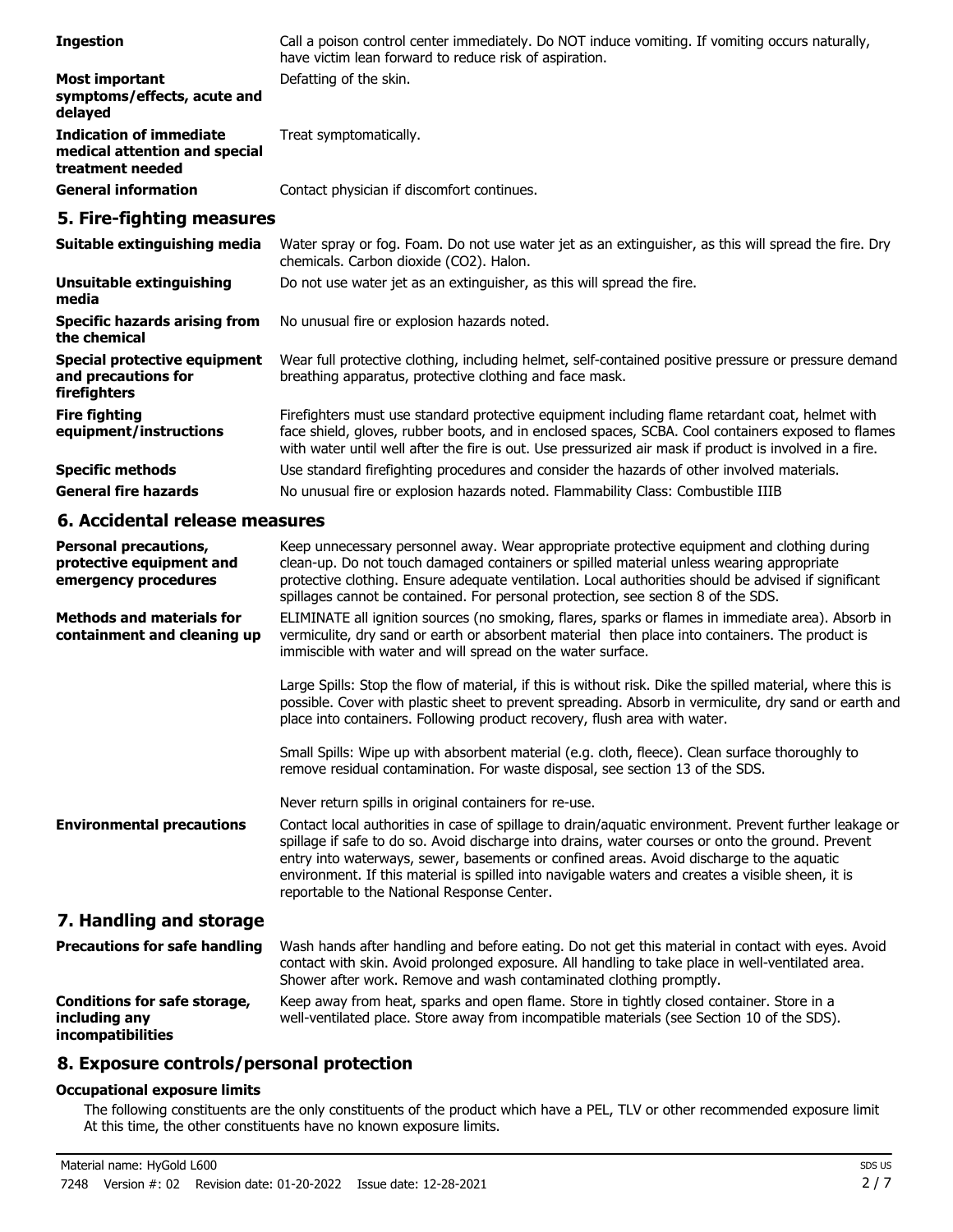| <b>Material</b>                                                                                          | <b>Type</b>                                                                                                                                                                                                                                              | <b>Value</b>     | <b>Form</b>         |
|----------------------------------------------------------------------------------------------------------|----------------------------------------------------------------------------------------------------------------------------------------------------------------------------------------------------------------------------------------------------------|------------------|---------------------|
| HyGold L600                                                                                              | PEL                                                                                                                                                                                                                                                      | $5 \text{ mg/m}$ | Mist.               |
| <b>Components</b>                                                                                        | <b>Type</b>                                                                                                                                                                                                                                              | <b>Value</b>     | Form                |
| <b>DISTILLATES</b><br>(PETROLEUM),<br><b>HYDROTREATED HEAVY</b><br><b>NAPHTHENIC (CAS</b><br>64742-52-5) | PEL                                                                                                                                                                                                                                                      | 5 mg/m $3$       | Mist.               |
| <b>US. ACGIH Threshold Limit Values</b><br><b>Material</b>                                               | <b>Type</b>                                                                                                                                                                                                                                              | <b>Value</b>     | <b>Form</b>         |
| HyGold L600                                                                                              | <b>TWA</b>                                                                                                                                                                                                                                               | $5$ mg/m $3$     | Inhalable fraction. |
| <b>Components</b>                                                                                        | <b>Type</b>                                                                                                                                                                                                                                              | <b>Value</b>     | Form                |
| <b>DISTILLATES</b><br>(PETROLEUM),<br>HYDROTREATED HEAVY<br><b>NAPHTHENIC (CAS</b><br>64742-52-5)        | <b>TWA</b>                                                                                                                                                                                                                                               | $5$ mg/m $3$     | Inhalable fraction. |
| US. NIOSH: Pocket Guide to Chemical Hazards<br><b>Material</b>                                           | <b>Type</b>                                                                                                                                                                                                                                              | <b>Value</b>     | <b>Form</b>         |
| HyGold L600                                                                                              | Ceiling                                                                                                                                                                                                                                                  | 1800 mg/m3       |                     |
|                                                                                                          | <b>STEL</b>                                                                                                                                                                                                                                              | 10 mg/m3         | Mist.               |
| <b>Components</b>                                                                                        | <b>Type</b>                                                                                                                                                                                                                                              | <b>Value</b>     | Form                |
| <b>DISTILLATES</b><br>(PETROLEUM),<br><b>HYDROTREATED HEAVY</b><br><b>NAPHTHENIC (CAS</b><br>64742-52-5) | Ceiling                                                                                                                                                                                                                                                  | 1800 mg/m3       |                     |
|                                                                                                          | <b>STEL</b>                                                                                                                                                                                                                                              | $10$ mg/m $3$    | Mist.               |
|                                                                                                          | <b>TWA</b>                                                                                                                                                                                                                                               | 350 mg/m3        |                     |
| <b>Biological limit values</b><br><b>Appropriate engineering</b><br>controls                             | No biological exposure limits noted for the ingredient(s).<br>Provide adequate ventilation, including appropriate local extraction, to ensure that the defined<br>occupational exposure limit is not exceeded.                                           |                  |                     |
| Eye/face protection                                                                                      | Individual protection measures, such as personal protective equipment<br>Wear safety glasses with side shields (or goggles). Goggles/face shield are recommended.                                                                                        |                  |                     |
| <b>Skin protection</b>                                                                                   |                                                                                                                                                                                                                                                          |                  |                     |
| <b>Hand protection</b>                                                                                   | Wear appropriate chemical resistant gloves. Chemical resistant gloves are recommended. If contact<br>with forearms is likely wear gauntlet style gloves.                                                                                                 |                  |                     |
| <b>Other</b>                                                                                             | Chemical/oil resistant clothing is recommended. Launder contaminated clothing before reuse.                                                                                                                                                              |                  |                     |
| <b>Respiratory protection</b>                                                                            | Under normal conditions, respirator is not normally required. In case of insufficient ventilation, wear<br>suitable respiratory equipment.                                                                                                               |                  |                     |
| <b>Thermal hazards</b>                                                                                   | Wear appropriate thermal protective clothing, when necessary.                                                                                                                                                                                            |                  |                     |
| <b>General hygiene</b><br>considerations                                                                 | Always observe good personal hygiene measures, such as washing after handling the material and<br>before eating, drinking, and/or smoking. Routinely wash work clothing to remove contaminants.<br>Discard contaminated footwear that cannot be cleaned. |                  |                     |
| 9. Physical and chemical properties                                                                      |                                                                                                                                                                                                                                                          |                  |                     |
| <b>Appearance</b>                                                                                        | Clear & bright                                                                                                                                                                                                                                           |                  |                     |
| <b>Physical state</b>                                                                                    | Liquid.                                                                                                                                                                                                                                                  |                  |                     |
| <b>Form</b>                                                                                              | Liquid.                                                                                                                                                                                                                                                  |                  |                     |

Material name: HyGold L600 7248 Version #: 02 Revision date: 01-20-2022 Issue date: 12-28-2021

**Color** Amber.

**Odor threshold** Not available.

**Odor** Mild Petroleum Odor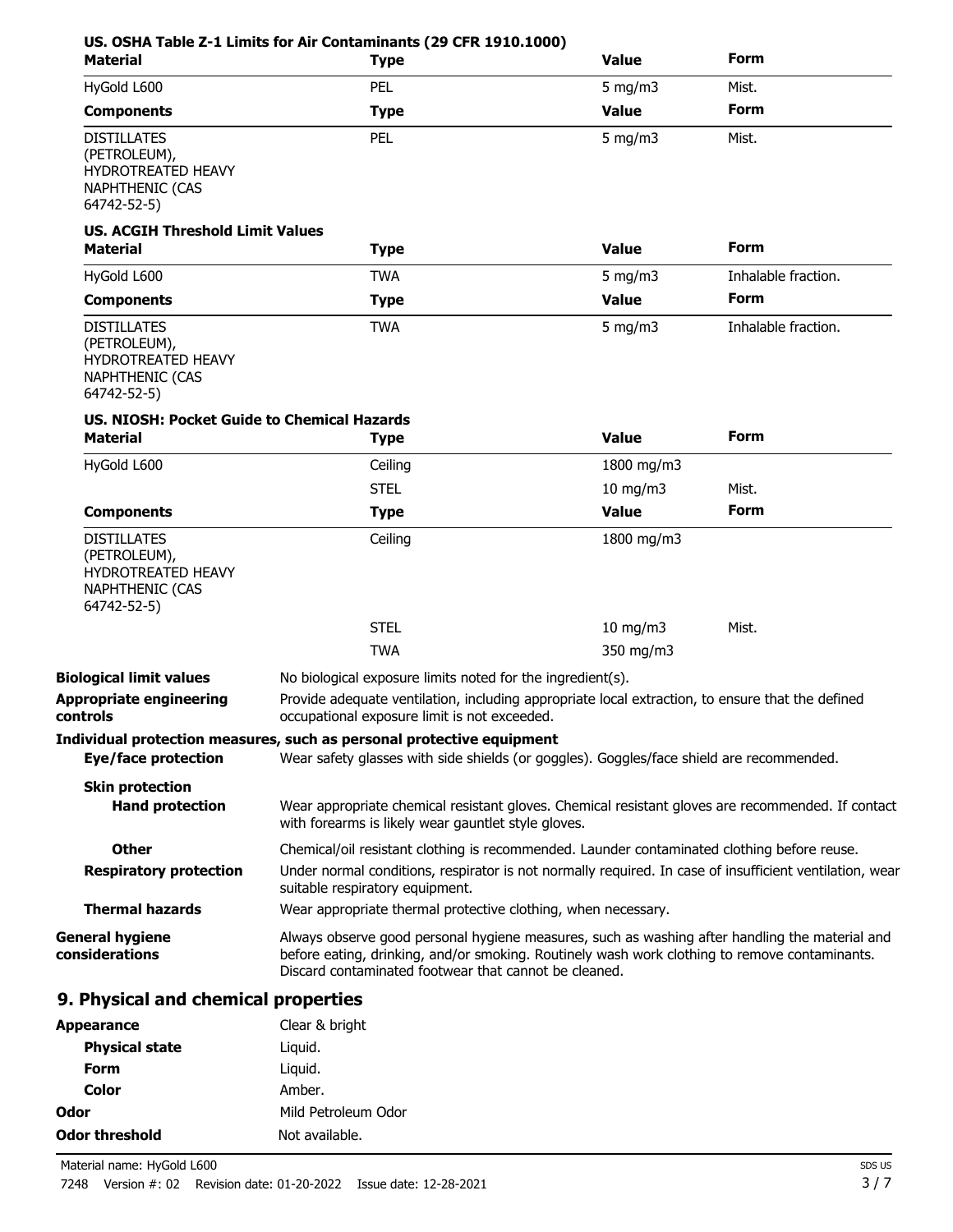| pH                                                | Not available.               |
|---------------------------------------------------|------------------------------|
| <b>Melting point/freezing point</b>               | Not available.               |
| Initial boiling point and<br>boiling range        | Not available.               |
| <b>Flash point</b>                                | 433.4 °F (223.0 °C) ASTM D92 |
| <b>Evaporation rate</b>                           | Not available.               |
| <b>Flammability (solid, gas)</b>                  | Not available.               |
| Upper/lower flammability or explosive limits      |                              |
| <b>Flammability limit - lower</b><br>(%)          | Not available.               |
| <b>Flammability limit -</b><br>upper $(\% )$      | Not available.               |
| <b>Explosive limit - lower</b><br>(9/6)           | Not available.               |
| <b>Explosive limit - upper</b><br>(%)             | Not available.               |
| Vapor pressure                                    | Not available.               |
| <b>Vapor density</b>                              | Not available.               |
| <b>Relative density</b>                           | Not available.               |
| Solubility(ies)                                   |                              |
| <b>Solubility (water)</b>                         | Insoluble                    |
| <b>Partition coefficient</b><br>(n-octanol/water) | Not established.             |
| <b>Auto-ignition temperature</b>                  | Not available.               |
| <b>Decomposition temperature</b>                  | Not available.               |
| <b>Viscosity</b>                                  | 117.2 cSt                    |
| <b>Other information</b>                          |                              |
| <b>Specific gravity</b>                           | 0.9155 @15.6°C/60 °F         |

## **10. Stability and reactivity**

| <b>Reactivity</b>                            | The product is stable and non-reactive under normal conditions of use, storage and transport                                                                             |
|----------------------------------------------|--------------------------------------------------------------------------------------------------------------------------------------------------------------------------|
| <b>Chemical stability</b>                    | Stable.                                                                                                                                                                  |
| <b>Possibility of hazardous</b><br>reactions | Hazardous polymerization does not occur.                                                                                                                                 |
| <b>Conditions to avoid</b>                   | Keep away from heat, hot surfaces, sparks, open flames and other ignition sources. Avoid<br>temperatures exceeding the flash point. Contact with incompatible materials. |
| <b>Incompatible materials</b>                | Strong oxidizing agents.                                                                                                                                                 |
| <b>Hazardous decomposition</b><br>products   | Upon decomposition, this product emits carbon monoxide, carbon dioxide and/or low molecular<br>weight hydrocarbons.                                                      |

## **11. Toxicological information**

#### **Information on likely routes of exposure**

| <b>Inhalation</b>                                                                  | May be harmful if inhaled. However, this product does not currently meet the criteria for<br>classification.                     |  |
|------------------------------------------------------------------------------------|----------------------------------------------------------------------------------------------------------------------------------|--|
| <b>Skin contact</b>                                                                | Frequent or prolonged contact may defat and dry the skin, leading to discomfort and dermatitis                                   |  |
| Eye contact                                                                        | May be irritating to eyes.                                                                                                       |  |
| <b>Ingestion</b>                                                                   | May cause gastrointestinal discomfort if swallowed. Do not induce vomiting. Vomiting may<br>increase risk of product aspiration. |  |
| Symptoms related to the<br>physical, chemical and<br>toxicological characteristics | Direct contact with eyes may cause temporary irritation.                                                                         |  |
| <b>Information on toxicological effects</b>                                        |                                                                                                                                  |  |

Acute toxicity **Not classified. Skin corrosion/irritation** Not classified. May cause defatting of the skin, but is neither an irritant nor a sensitizer.

Material name: HyGold L600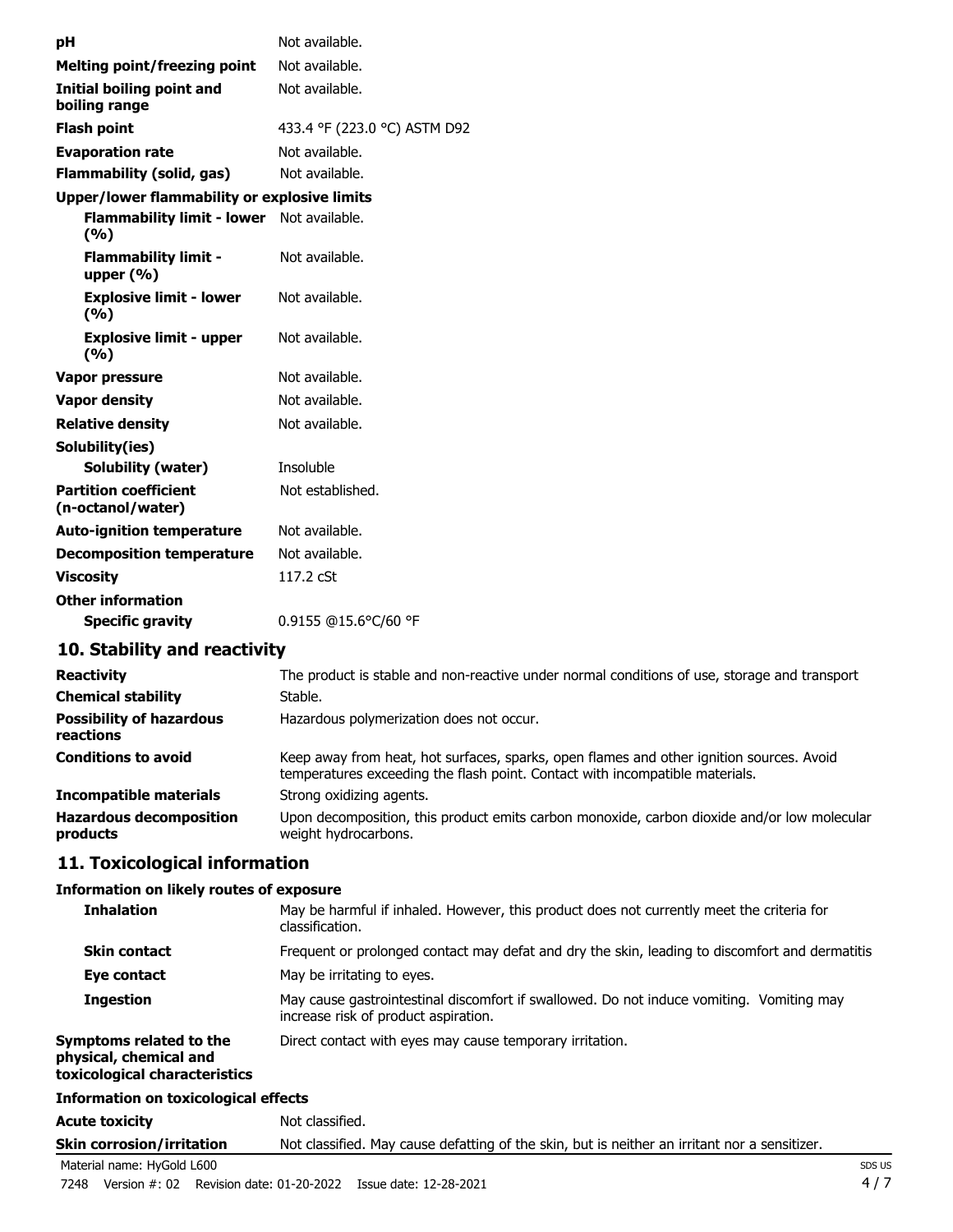| Serious eye damage/eye<br>irritation                                                                                                                                                                | Not classified.                                                                                                                                                                                          |  |
|-----------------------------------------------------------------------------------------------------------------------------------------------------------------------------------------------------|----------------------------------------------------------------------------------------------------------------------------------------------------------------------------------------------------------|--|
| Respiratory or skin sensitization                                                                                                                                                                   |                                                                                                                                                                                                          |  |
| <b>Respiratory sensitization</b>                                                                                                                                                                    | Not classified.                                                                                                                                                                                          |  |
| <b>Skin sensitization</b>                                                                                                                                                                           | Not classified.                                                                                                                                                                                          |  |
| <b>Germ cell mutagenicity</b>                                                                                                                                                                       | Non-mutagenic based on Modified Ames Assay.                                                                                                                                                              |  |
| Carcinogenicity                                                                                                                                                                                     | This product is not considered to be a carcinogen by IARC, ACGIH, NTP, or OSHA. Meets EL<br>requirement of less than 3% (w/w) DMSO extract for total polycyclic aromatic compound (PAC)<br>using IP 346. |  |
| <b>IARC Monographs. Overall Evaluation of Carcinogenicity</b>                                                                                                                                       |                                                                                                                                                                                                          |  |
| DISTILLATES (PETROLEUM), HYDROTREATED HEAVY<br>3 Not classifiable as to carcinogenicity to humans.<br>NAPHTHENIC (CAS 64742-52-5)<br>OSHA Specifically Regulated Substances (29 CFR 1910.1001-1052) |                                                                                                                                                                                                          |  |
| Not regulated.                                                                                                                                                                                      | US. National Toxicology Program (NTP) Report on Carcinogens                                                                                                                                              |  |
| Not listed.                                                                                                                                                                                         |                                                                                                                                                                                                          |  |
| <b>Reproductive toxicity</b>                                                                                                                                                                        | Contains no ingredient listed as toxic to reproduction                                                                                                                                                   |  |
| Specific target organ toxicity<br>- single exposure                                                                                                                                                 | Not classified.                                                                                                                                                                                          |  |
| <b>Specific target organ toxicity</b><br>- repeated exposure                                                                                                                                        | Not classified.                                                                                                                                                                                          |  |
| <b>Aspiration hazard</b>                                                                                                                                                                            | Not classified.                                                                                                                                                                                          |  |
| <b>Chronic effects</b>                                                                                                                                                                              | Prolonged inhalation may be harmful. Prolonged or repeated contact may cause drying, cracking,<br>or irritation of the skin.                                                                             |  |

## **12. Ecological information**

| <b>Ecotoxicity</b>                   | Not expected to be harmful to aquatic organisms.                                                                                                                                          |
|--------------------------------------|-------------------------------------------------------------------------------------------------------------------------------------------------------------------------------------------|
| <b>Persistence and degradability</b> | Not inherently biodegradable.                                                                                                                                                             |
| <b>Bioaccumulative potential</b>     | Bioaccumulation is unlikely to be significant because of the low water solubility of this product.                                                                                        |
| Mobility in soil                     | No data available.                                                                                                                                                                        |
| Other adverse effects                | No other adverse environmental effects (e.g. ozone depletion, photochemical ozone creation<br>potential, endocrine disruption, global warming potential) are expected from this component |

## **13. Disposal considerations**

| <b>Disposal instructions</b>             | Collect and reclaim or dispose in sealed containers at licensed waste disposal site. When this<br>product as supplied is to be discarded as waste, it does not meet the definition of a RCRA waste<br>under 40 CFR 261. Disposal recommendations are based on material as supplied. Disposal must be<br>in accordance with current applicable laws and regulations, and material characteristics at time of<br>disposal. |
|------------------------------------------|--------------------------------------------------------------------------------------------------------------------------------------------------------------------------------------------------------------------------------------------------------------------------------------------------------------------------------------------------------------------------------------------------------------------------|
| <b>Local disposal regulations</b>        | Dispose in accordance with all applicable regulations.                                                                                                                                                                                                                                                                                                                                                                   |
| Hazardous waste code                     | The waste code should be assigned in discussion between the user, the producer and the waste<br>disposal company. Not applicable.                                                                                                                                                                                                                                                                                        |
| Waste from residues /<br>unused products | Dispose of in accordance with local regulations. Empty containers or liners may retain some product<br>residues. This material and its container must be disposed of in a safe manner (see: Disposal<br>instructions). Avoid discharge into water courses or onto the ground.                                                                                                                                            |
| <b>Contaminated packaging</b>            | Empty containers should be taken to an approved waste handling site for recycling or disposal.<br>Since emptied containers may retain product residue, follow label warnings even after container is<br>emptied. Offer rinsed packaging material to local recycling facilities.                                                                                                                                          |

## **14. Transport information**

## **DOT**

Not regulated as dangerous goods.

#### **IATA**

Not regulated as dangerous goods.

#### **IMDG**

Not regulated as dangerous goods.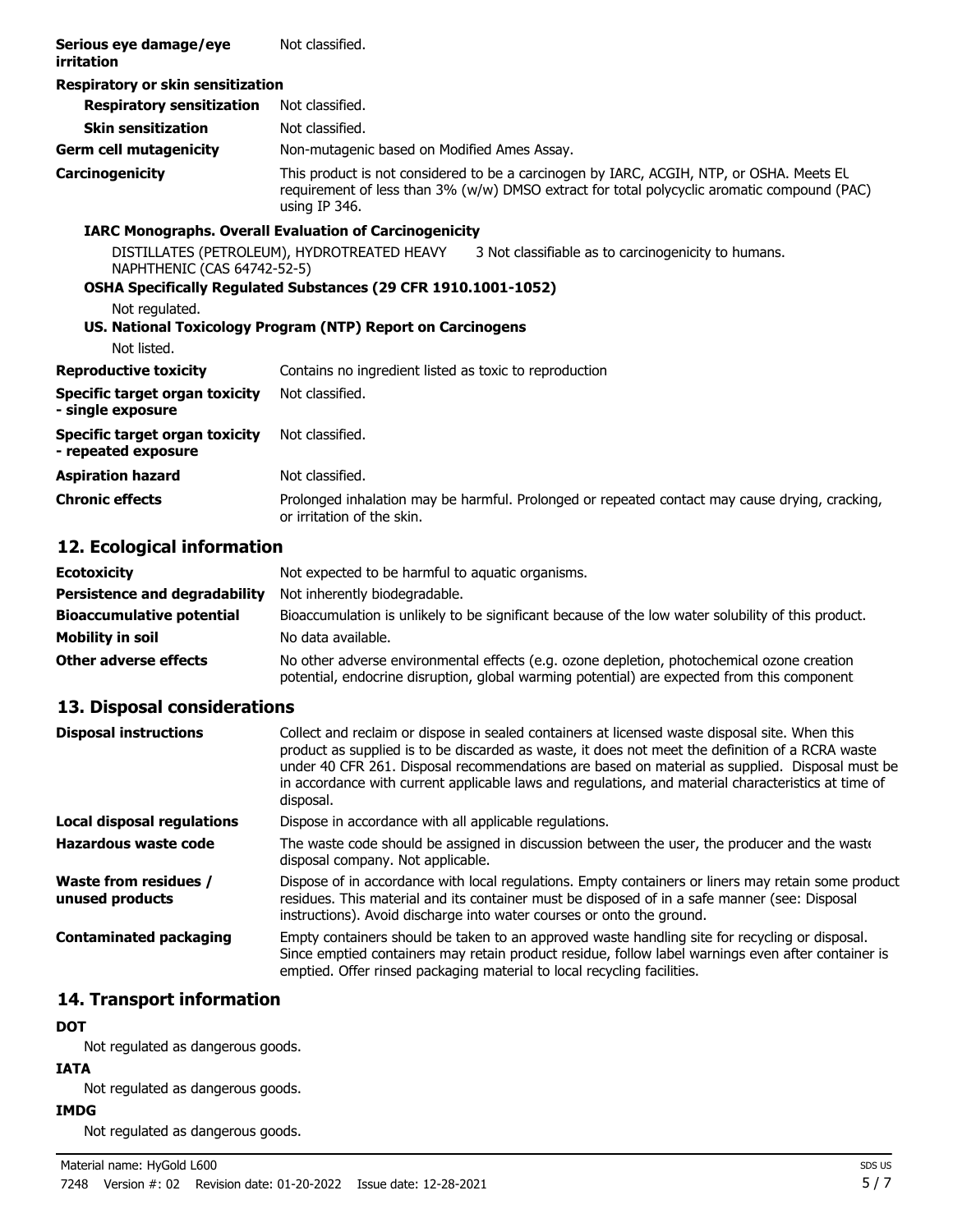| Transport in bulk according to Not established.<br><b>Annex II of MARPOL 73/78</b><br>and the IBC Code |                                                                                                                                                                                              |                        |
|--------------------------------------------------------------------------------------------------------|----------------------------------------------------------------------------------------------------------------------------------------------------------------------------------------------|------------------------|
| <b>General information</b>                                                                             | Not regulated as dangerous goods.                                                                                                                                                            |                        |
| 15. Regulatory information                                                                             |                                                                                                                                                                                              |                        |
| <b>US federal regulations</b>                                                                          | This product is not known to be a "Hazardous Chemical" as defined by the OSHA Hazard<br>Communication Standard, 29 CFR 1910.1200.<br>All components are on the U.S. EPA TSCA Inventory List. |                        |
|                                                                                                        | CERCLA/SARA Hazardous Substances - Not applicable.                                                                                                                                           |                        |
|                                                                                                        | TSCA Section 12(b) Export Notification (40 CFR 707, Subpt. D)                                                                                                                                |                        |
| Not regulated.<br><b>CERCLA Hazardous Substance List (40 CFR 302.4)</b>                                |                                                                                                                                                                                              |                        |
| Not listed.<br><b>SARA 304 Emergency release notification</b>                                          |                                                                                                                                                                                              |                        |
| Not regulated.                                                                                         | OSHA Specifically Regulated Substances (29 CFR 1910.1001-1052)                                                                                                                               |                        |
| Not regulated.                                                                                         |                                                                                                                                                                                              |                        |
| <b>SARA 302 Extremely hazardous substance</b>                                                          | <b>Superfund Amendments and Reauthorization Act of 1986 (SARA)</b>                                                                                                                           |                        |
| Not listed.                                                                                            |                                                                                                                                                                                              |                        |
| <b>SARA 311/312</b><br><b>Hazardous chemical</b>                                                       | No                                                                                                                                                                                           |                        |
| <b>SARA 313 (TRI reporting)</b><br>Not regulated.                                                      |                                                                                                                                                                                              |                        |
| <b>Other federal regulations</b>                                                                       |                                                                                                                                                                                              |                        |
|                                                                                                        | Clean Air Act (CAA) Section 112 Hazardous Air Pollutants (HAPs) List                                                                                                                         |                        |
| Not regulated.                                                                                         |                                                                                                                                                                                              |                        |
| Not regulated.                                                                                         | Clean Air Act (CAA) Section 112(r) Accidental Release Prevention (40 CFR 68.130)                                                                                                             |                        |
| <b>Safe Drinking Water Act</b>                                                                         | Not regulated.                                                                                                                                                                               |                        |
| (SDWA)                                                                                                 |                                                                                                                                                                                              |                        |
| <b>International Inventories</b>                                                                       |                                                                                                                                                                                              |                        |
| Country(s) or region                                                                                   | <b>Inventory name</b>                                                                                                                                                                        | On inventory (yes/no)* |
| Australia                                                                                              | Australian Inventory of Chemical Substances (AICS)                                                                                                                                           | Yes                    |
| Canada                                                                                                 | Domestic Substances List (DSL)                                                                                                                                                               | Yes                    |
| Canada                                                                                                 | Non-Domestic Substances List (NDSL)                                                                                                                                                          | No                     |
| China                                                                                                  | Inventory of Existing Chemical Substances in China (IECSC)                                                                                                                                   | Yes                    |
| Europe                                                                                                 | European Inventory of Existing Commercial Chemical Substances<br>(EINECS)                                                                                                                    | Yes                    |
| Europe                                                                                                 | European List of Notified Chemical Substances (ELINCS)                                                                                                                                       | No                     |
| Japan                                                                                                  | Inventory of Existing and New Chemical Substances (ENCS)                                                                                                                                     | Yes                    |
| Korea                                                                                                  | Existing Chemicals List (ECL)                                                                                                                                                                | Yes                    |
| New Zealand                                                                                            | New Zealand Inventory                                                                                                                                                                        | Yes                    |
| Philippines                                                                                            | Philippine Inventory of Chemicals and Chemical Substances<br>(PICCS)                                                                                                                         | Yes                    |
| Taiwan                                                                                                 | Taiwan Chemical Substance Inventory (TCSI)                                                                                                                                                   | Yes                    |
| United States & Puerto Rico                                                                            | Toxic Substances Control Act (TSCA) Inventory<br>*A "Yes" indicates that all components of this product comply with the inventory requirements administered by the governing country(s)      | Yes                    |

A "No" indicates that one or more components of the product are not listed or exempt from listing on the inventory administered by the governing country(s).